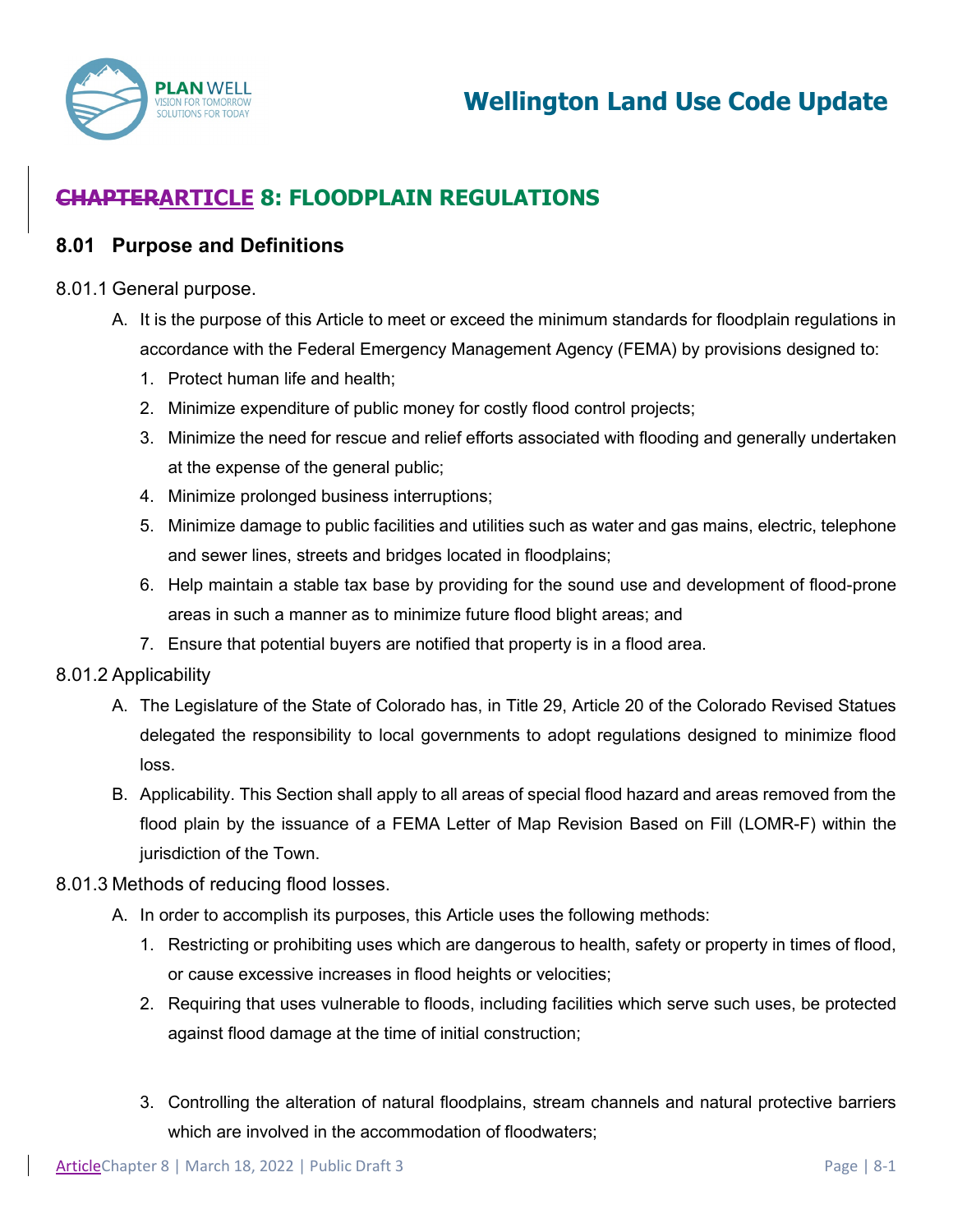- 4. Controlling filling, grading, dredging and other development which may increase flood damage; and
- 5. Preventing or regulating the construction of flood barriers which will unnaturally divert floodwaters or which may increase flood hazards to other lands.

#### 8.01.4 Definitions.

Unless specifically defined below, words or phrases used in this article shall be interpreted so as to give them the meaning they have in common usage and to give this article its most reasonable application:

*Alluvial fan flooding* means flooding occurring on the surface of an alluvial fan or similar landform which originates at the apex and is characterized by high-velocity flows; active processes of erosion, sediment transport and deposition; and unpredictable flow paths.

*Apex* means a point on an alluvial fan or similar landform below which the flow path of the major stream that formed the fan becomes unpredictable and alluvial fan flooding can occur.

*Area of shallow flooding* means a designated AO or AH or VO zone on the community's Flood Insurance Rate Map (FIRM) with a one-percent chance or greater annual chance of flooding to an average depth of one (1) to three (3) feet where a clearly defined channel does not exist, where the path of flooding is unpredictable and where velocity flow may be evident. Such flooding is characterized by ponding or sheet flow.

*Area of special flood hazard* means the land in the floodplain within the community subject to a onepercent or greater chance of flooding in any given year. The area may be designated as Zone A on the Flood Hazard Boundary Map (FHBM). After detailed ratemaking has been completed in preparation for publication of the FIRM, Zone A usually is refined into Zones A, AE, AH, AO, A1-99, VO, V1-30, VE or V.

*Base flood* means the flood having a one-percent chance of being equaled or exceeded in any given year.

*Basement* means any area of the building having its floor sub-grade (below ground level) on all sides.

*Critical feature* means an integral and readily identifiable part of a flood protection system, without which the flood protection provided by the entire system would be compromised.

*Development* means any manhuman-made change in improved and unimproved real estate, including but not limited to buildings or other structures, mining, dredging, filling, grading, paving, excavation or drilling operations or storage of equipment or materials.

*Elevated building* means a non-basement building: (i) built, in the case of a building in Zones A, AE, AH, AO, A1-30, A99, B, C, D and X, to have the top of the elevated floor or, in the case of a building in Zones V1-30, VE or V, to have the bottom of the lowest horizontal structure member of the elevated floor elevated above the ground level by means of pilings, columns (posts and piers), or shear walls parallel to the floor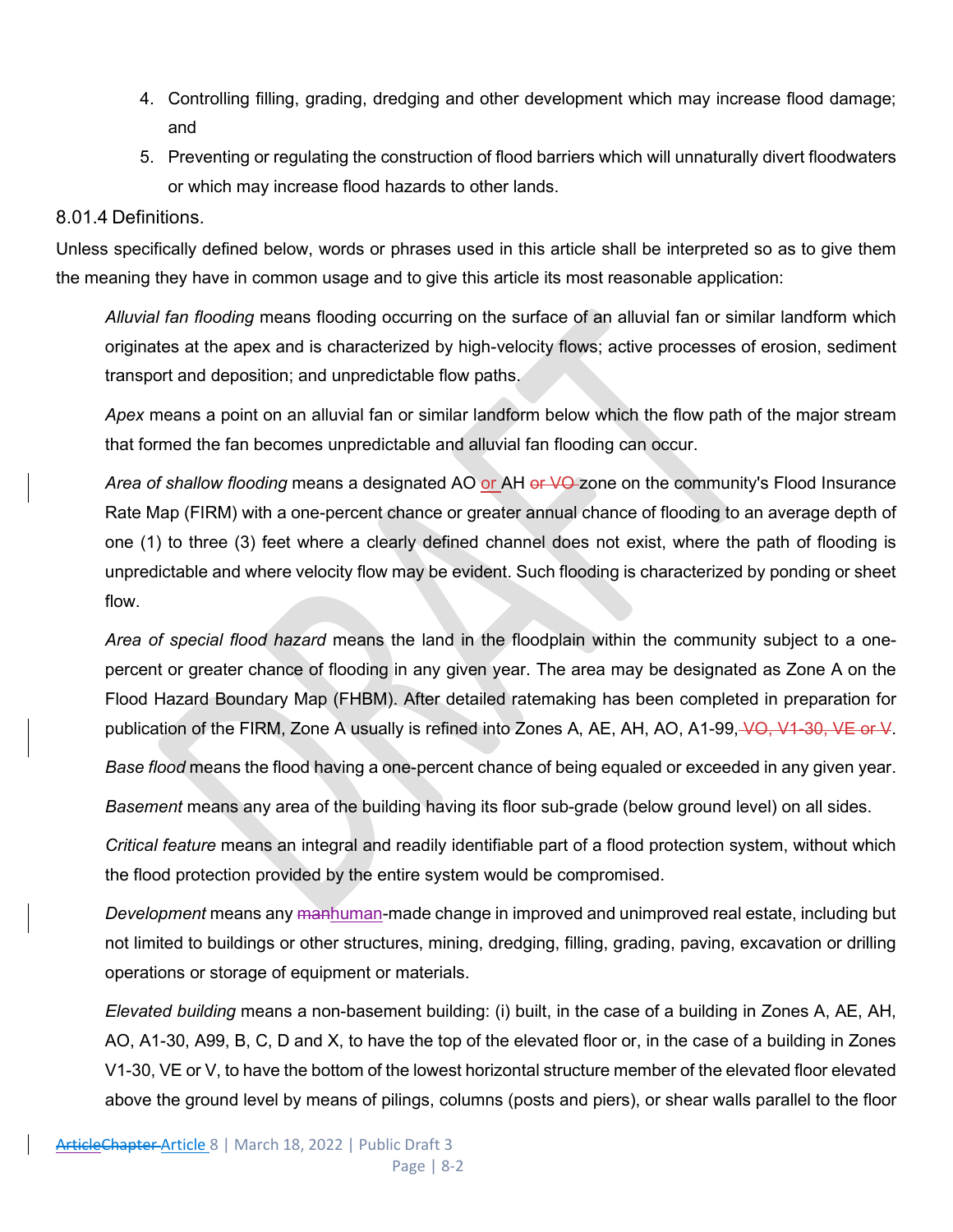of the water; and (ii) adequately anchored so as not to impair the structural integrity of the building during a flood of up to the magnitude of the base flood. In the case of Zones A, AE, AH, AO, A1-30, A99, B, C, D and X, elevated building also includes a building elevated by means of fill or solid foundation perimeter walls with openings sufficient to facilitate the unimpeded movement of floodwaters. In the case of Zones V1-30, VE or V, elevated building also includes a building otherwise meeting the definition of elevated building, even though the lower area is enclosed by means of breakaway walls if the breakaway walls met the standards of Section 60.3(e)(5) of the National Flood Insurance Program regulations.

*Existing construction* means, for the purposes of determining rates, structures for which the "start of construction" commenced before the effective date of the FIRM or before January 1, 1975, for FIRMs effective before that date. Existing construction may also be referred to as existing structures.

*Existing manufactured home park or subdivision* means a manufactured home park or subdivision for which the construction of facilities for servicing the lots on which the manufactured homes are to be affixed (including, at a minimum, the installation of utilities, the construction of streets and either final site grading or the pouring of concrete pads) is completed before the effective date of the floodplain management regulations adopted by a community.

*Expansion to an existing manufactured home park or subdivision* means the preparation of additional sites by the construction of facilities for servicing the lots on which the manufactured homes are to be affixed (including the installation of utilities, the construction of streets and either final site grading or the pouring of concrete pads).

*Flood or flooding* means a general and temporary condition of partial or complete inundation of normally dry land areas from:

- a. The overflow of inland or tidal waters, and/or
- a. The overflow of water from channels and reservoir spillways;
- b. The unusual and rapid accumulation or runoff of surface waters from any source, and/or
- c. Mudslides or mudflows that occur from excess surface water that is combined with mud or other debris that is sufficiently fluid so as to flow over the surface of normally dry land areas (such as earth carried by a current of water and deposited along the path of the current).

*Flood Insurance Rate Map or FIRM* means an official map of the community on which the Federal Emergency Management Agency has delineated both the areas of special flood hazards and the risk premium zones applicable to the community.

*Flood insurance study* means the official report provided by the Federal Emergency Management Agency. The report contains flood profiles and water surface elevation of the base flood, as well as the Flood Boundary-Floodway Map.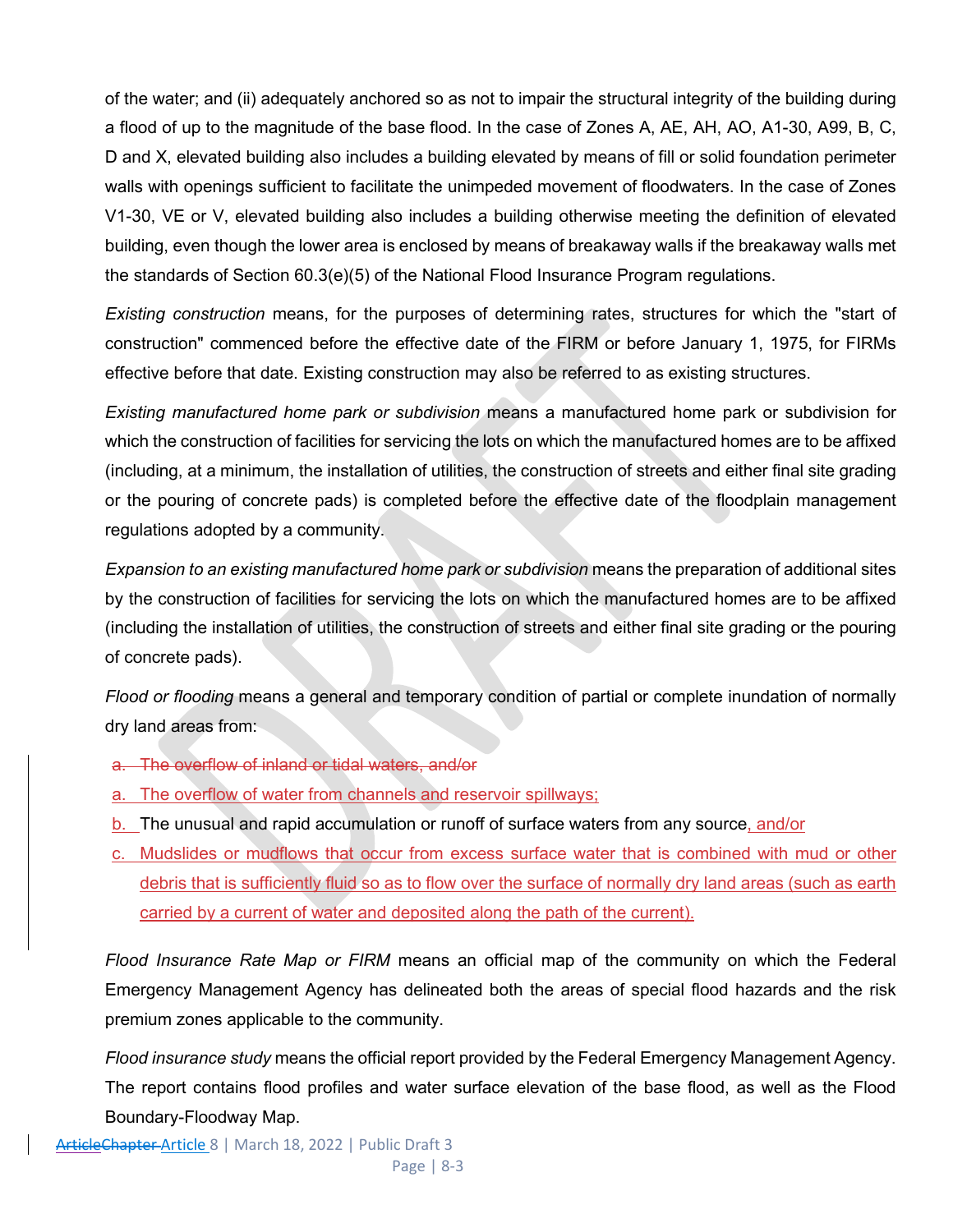*Floodplain or flood-prone area* means any land area susceptible to being inundated by water from any source (see definition of flooding).

*Flood protection system* means those physical structural works for which funds have been authorized, appropriated and expended and which have been constructed specifically to modify flooding in order to reduce the extent of the areas within a community subject to a special flood hazard and the extent of the depths of associated flooding. Such a system typically includes hurricane tidal barriers, dams, reservoirs, levees or dikes. These specialized flood modifying works are those constructed in conformance with sound engineering standards.

*Floodplain management* means the operation of an overall program of corrective and preventive measures for reducing flood damage, including but not limited to emergency preparedness plans, flood control works and floodplain management regulations.

*Floodplain management regulations* means this Chapter, Chapter 1715 of this Code, building codes, health regulations, special purpose ordinances (such as a floodplain ordinance, grading ordinance and erosion control ordinance) and other applications of police power. The term describes such state or local regulations, in any combination thereof, which provide standards for the purpose of flood damage prevention and reduction.

*Flood-proofing* means any combination of structural and nonstructural additions, changes or adjustments to structures which reduce or eliminate flood damage to real estate or improved real property, water and sanitary facilities, structures and their contents.

Floodway (regulatory floodway)- means the channel of a river or other watercourse and adjacent land areas that must be reserved in order to discharge the base flood without cumulatively increasing the water surface elevation more than a designated height. The Colorado statewide standard for the designated height to be used for all newly studied reaches shall be one-half foot (six inches). Letters of Map Revision to existing floodway delineations may continue to use the floodway criteria in place at the time of the existing floodway delineation. means the channel of a river or other watercourse and the adjacent land areas that must be reserved in order to discharge the base flood without cumulatively increasing the water surface elevation more than a designated height.

*Functionally dependent use* means a use which cannot perform its intended purpose unless it is located or carried out in close proximity to water. The term includes only docking facilities, port facilities that are necessary for the loading and unloading of cargo or passengers and ship building and ship repair facilities, but does not include long-term storage or related manufacturing facilities.

*Highest adjacent grade* means the highest natural elevation of the ground surface prior to construction next to the proposed walls of a structure.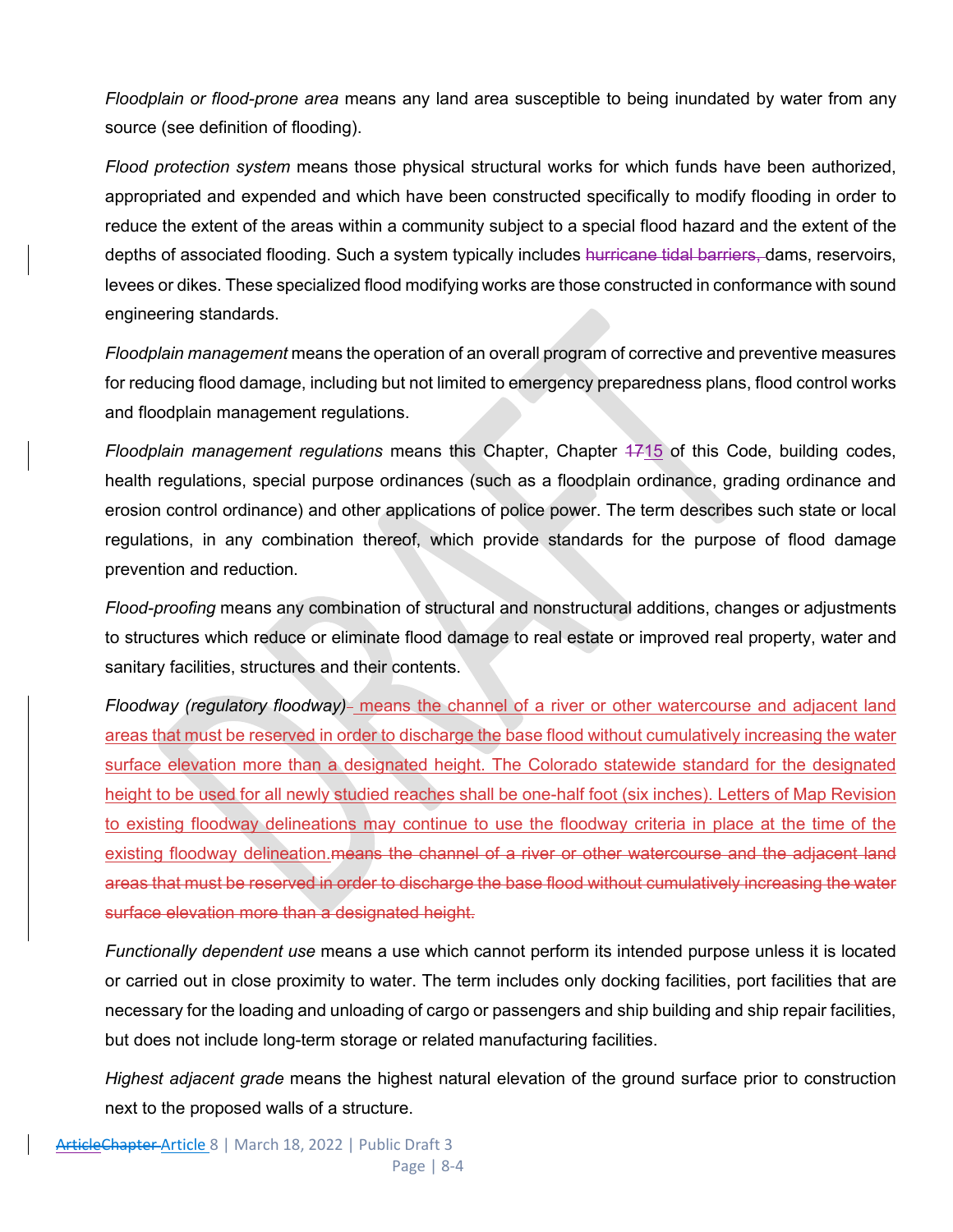*Historic structure* means any structure that is:

- a. Listed individually in the National Register of Historic Places (a listing maintained by the Department of the Interior) or preliminarily determined by the Secretary of the Interior as meeting the requirements for individual listing on the National Register;
- b. Certified or preliminarily determined by the Secretary of the Interior as contributing to the historical significance of a registered historic district or a district preliminarily determined by the Secretary to qualify as a registered historic district;
- c. Individually listed on a state inventory of historic places in states with historic preservation programs which have been approved by the Secretary of the Interior; or
- d. Individually listed on a local inventory of historic places in communities with historic preservation programs that have been certified either:
	- i. By an approved state program as determined by the Secretary of the Interior; or
	- ii. Directly by the Secretary of the Interior in states without approved programs.

*Levee* means a manhuman-made structure, usually an earthen embankment, designed and constructed in accordance with sound engineering practices to contain, control or divert the flow of water so as to provide protection from temporary flooding. For a levee structure to be reflected on the FEMA FIRMs as providing flood protection, the levee structure must meet the requirements set forth in 44 CFR 65.10.

*Levee system* means a flood protection system which consists of a levee or levees and associated structures, such as closure and drainage devices, which are constructed and operated in accordance with sound engineering practices.

*Lowest floor* means the lowest floor of the lowest enclosed area (including basement). An unfinished or flood-resistant enclosure, usable solely for parking of vehicles, building access or storage, in an area other than a basement area is not considered a building's lowest floor, provided that such enclosure is not built so as to render the structure in violation of the applicable non-elevation design requirement of Section 60.3 of the National Flood Insurance Program regulations.

*Manufactured home* means a structure, transportable in one (1) or more sections, which is built on a permanent chassis and is designed for use with or without a permanent foundation when connected to the required utilities. The term manufactured home does not include a recreational vehicle.

*Manufactured home park or subdivision* means a parcel (or contiguous parcels) of land divided into two (2) or more manufactured home lots for rent or sale.

*Mean sea level* means, for purposes of the National Flood Insurance Program, the National Geodetic Vertical Datum (NGVD) of 1929 or other datumNorth American Vertical Datum (NAVD) of 1988 or other Datum, to which base flood elevations shown on a community's Flood Insurance Rate Map are referenced.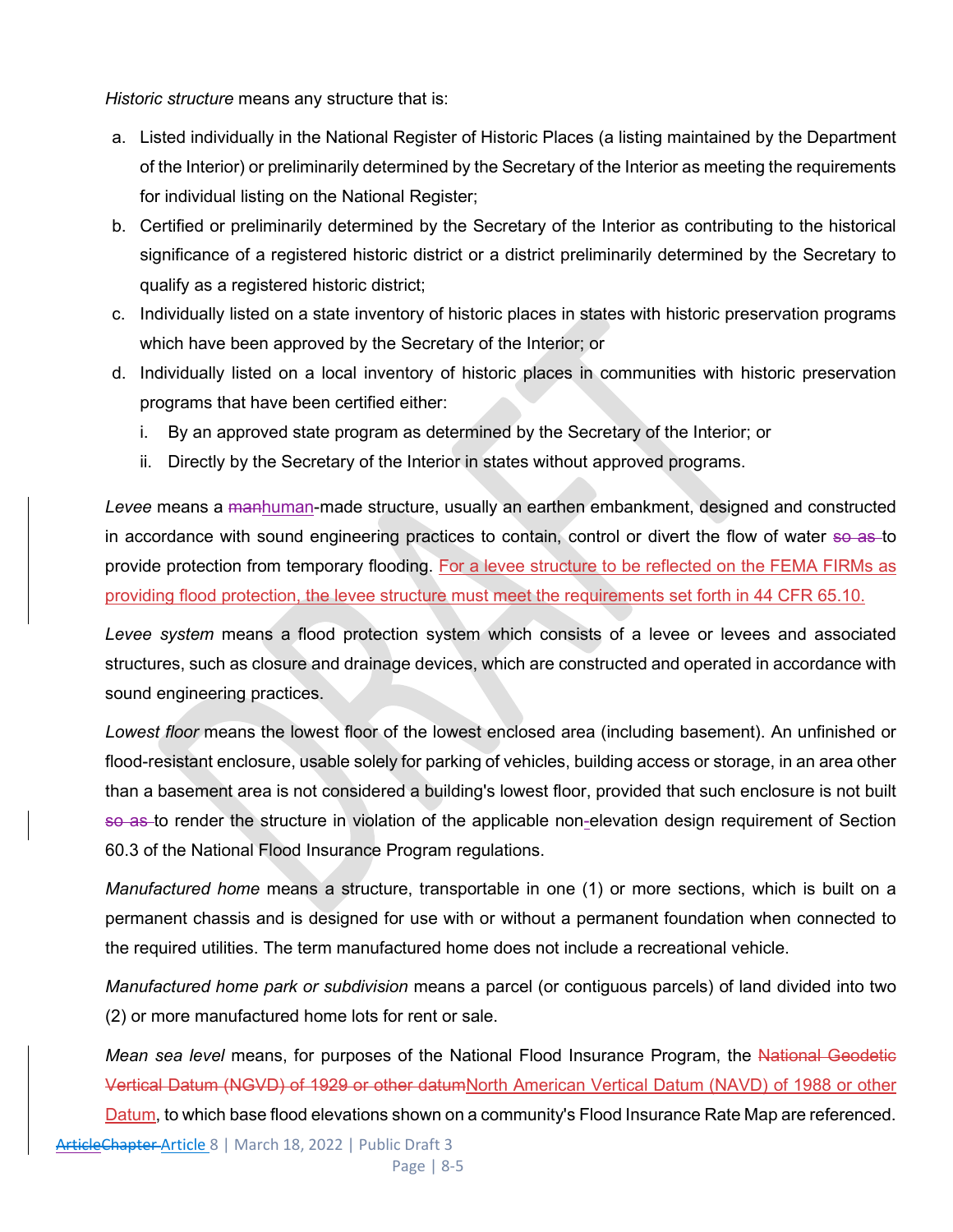*New construction* means, for the purpose of determining insurance rates, structures for which the start of construction commenced on or after the effective date of an initial FIRM or after December 31, 1974, whichever is later, and includes any subsequent improvements to such structures. For flood-plain management purposes, new construction means structures for which the start of construction commenced on or after the effective date of a floodplain management regulation adopted by the community and includes any subsequent improvements to such structures.

*New manufactured home park or subdivision* means a manufactured home park or subdivision for which the construction of facilities for servicing the lots on which the manufactured homes are to be affixed (including at a minimum the installation of utilities, the construction of streets and either final site grading or the pouring of concrete pads) is completed on or after the effective date of floodplain management regulations adopted by the community.

*No-rise certification* means record of the results of an engineering analysis conducted to determine whether a project will increase flood heights in a floodway. A No-Rise Certification must be supported by technical data and signed by a registered Colorado Professional Engineer. The supporting technical data should be based on the standard step-backwater computer model used to develop the 100-year floodway shown on the Flood Insurance Rate Map (FIRM) or Flood Boundary and Floodway Map (FBFM).

*Recreational vehicle* means a vehicle which is:

- a. Built on a single chassis;
- b. Four hundred (400) square feet or less when measured at the largest horizontal projections;
- c. Designed to be self-propelled or permanently towable by a light-duty truck; and
- d. Designed primarily not for use as a permanent dwelling but as temporary living quarters for recreational, camping, travel or seasonal use.

*Start of construction* (for other than new construction or substantial improvements under the Coastal Barrier Resources Act [Pub. L. 97-348]) includes substantial improvement and means the date the building permit was issued, provided that the actual start of construction, repair, reconstruction, rehabilitation, addition, placement or other improvement was within one hundred eighty (180) days of the permit date. The actual start means either the first placement of permanent construction of a structure on a site, such as the pouring of slab or footings, the installation of piles, the construction of columns or any work beyond the stage of excavation, or the placement of a manufactured home on a foundation. Permanent construction does not include land preparation, such as clearing, grading and filling; nor does it include the installation of streets and/or walkways; nor does it include excavation for a basement, footings, piers or foundations or the erection of temporary forms; nor does it include the installation on the property of accessory buildings, such as garages or sheds not occupied as dwelling units or not part of the main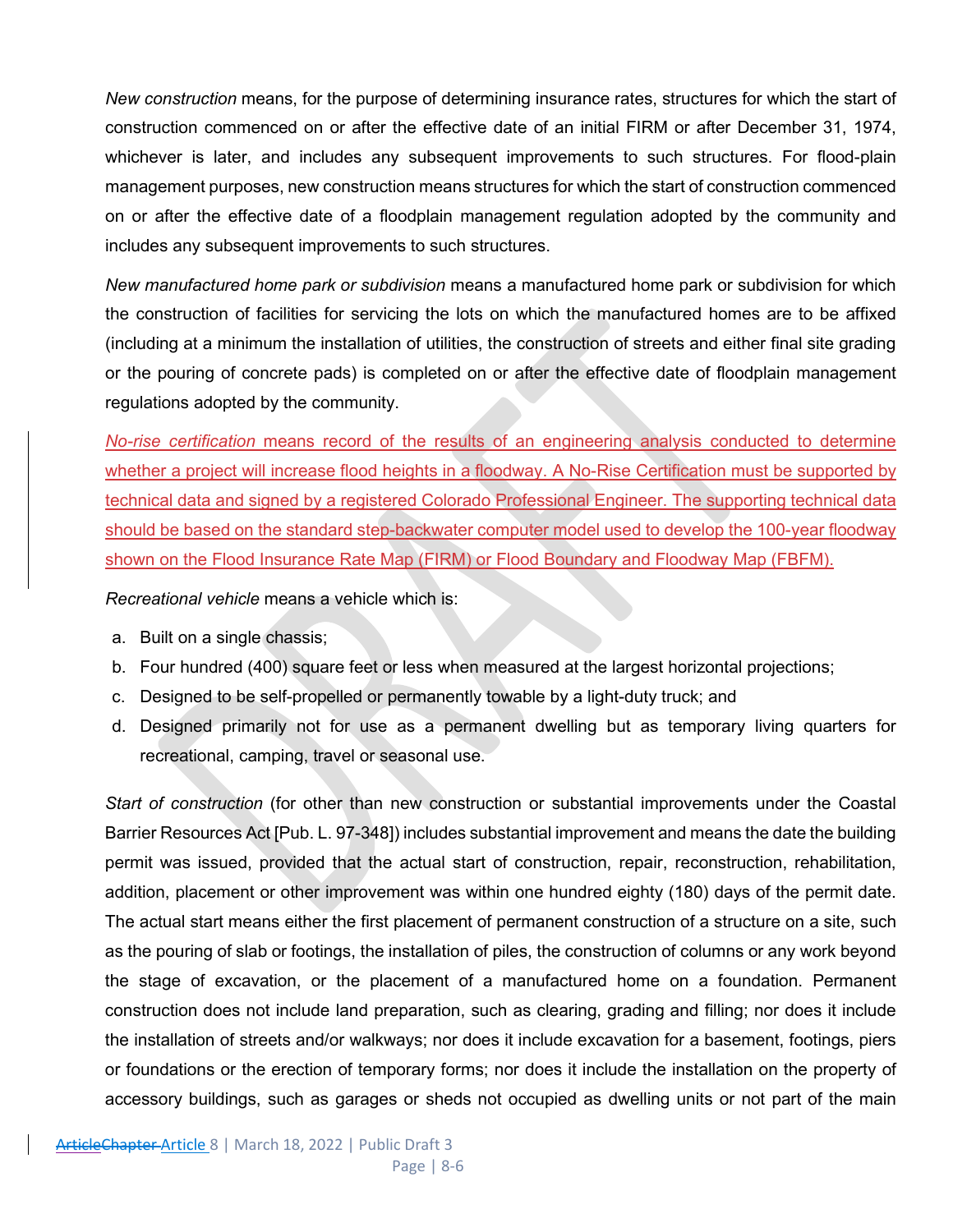structure. For a substantial improvement, the actual start of construction means the first alteration of any wall, ceiling, floor or other structural part of a building, whether or not that alteration affects the external dimensions of the building.

*Structural Substantial damage* means damage of any origin sustained by a structure whereby the cost of restoring the structure to its before-damaged condition would equal or exceed fifty percent (50%) of the market value of the structure before the damage occurred.

*Structure* means a walled and roofed building, including a gas or liquid storage tank, that is principally above ground, as well as a manufactured home.

*Substantial improvement* means any reconstruction, rehabilitation, addition or other improvement of a structure, the cost of which equals or exceeds fifty percent (50%) of the market value of the structure before start of construction of the improvement. This includes structures which have incurred substantial damage, regardless of the actual repair work performed. The term does not, however, include either:

- a. Any project for improvement of a structure to correct existing violations of state or local health, sanitary or safety code specifications which have been identified by the Code Enforcement Officer and which are the minimum necessary conditions; or
- b. Any alteration of a historic structure, provided that the alteration will not preclude the structure's continued designation as a historic structure.

*Variance* means a grant of relief to a person from the requirements of this Article when specific enforcement would result in unnecessary hardship. A variance, therefore, permits construction or development in a manner otherwise prohibited by this Article. (For full requirements, see Section 60.6 of the National Flood Insurance Program regulations.)

*Violation* means the failure of a structure or other development to be fully compliant with the community's floodplain management regulations. A structure or other development without the elevation certificate, other certifications or other evidence of compliance required in Section 60.3(b)(5), (c)(4), (c)(10), (d)(3), (e)(2), (e)(4) or (e)(5) of the National Flood Insurance Program regulations is presumed to be in violation until such time as that documentation is provided.

*Water surface elevation* means the height, in relation to the National Geodetic Vertical Datum (NGVD)North American Vertical Datum (NAVD) oof 1988 of 1929 (or other datum, where specified), of floods of various magnitudes and frequencies in the floodplains of coastal or riverine areas.

## **8.02 General Provisions**

8.02.1 Basis for establishing areas of special flood hazard.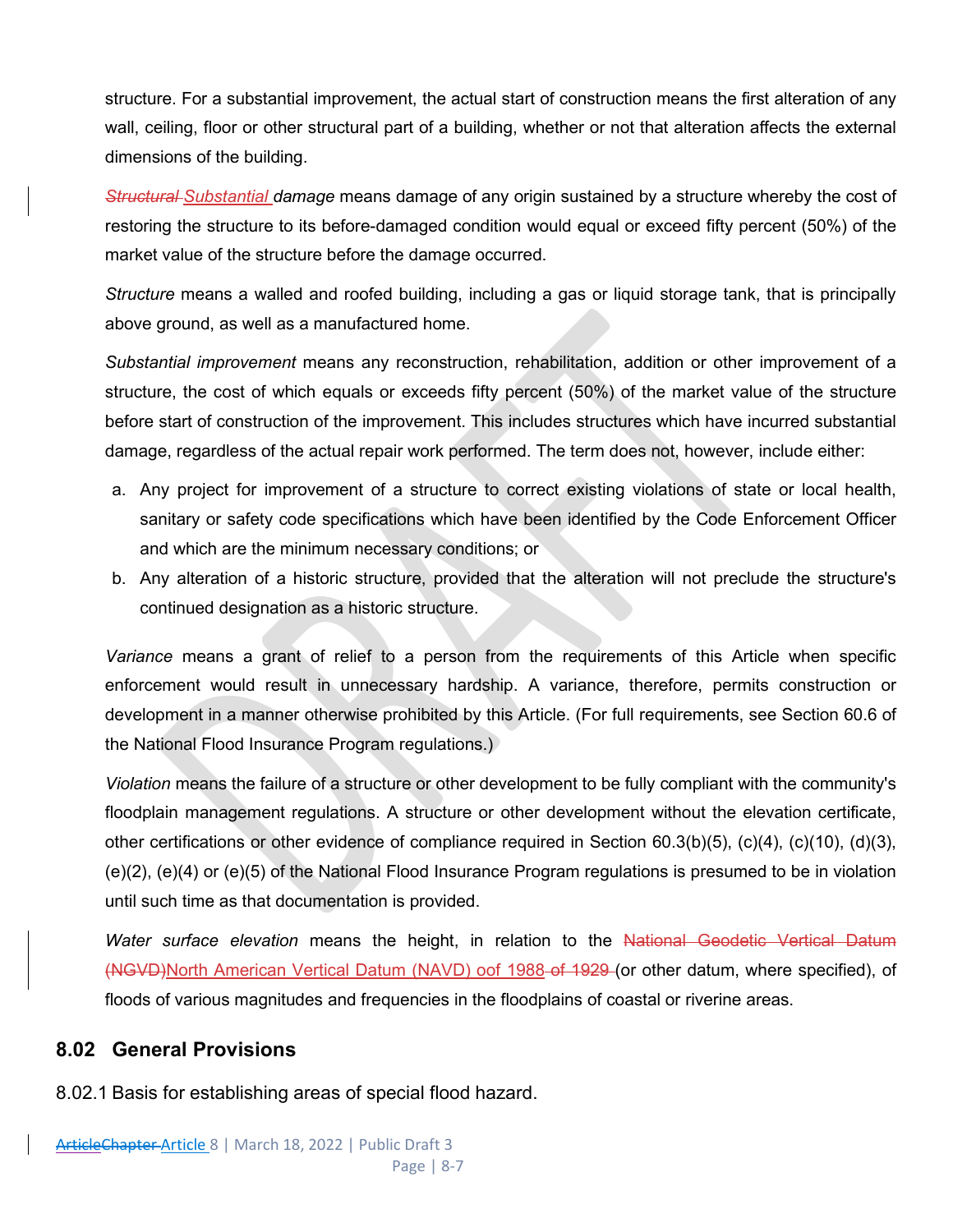The areas of special flood hazard established by the Federal Emergency Management Agency in a scientific and engineering report entitled "The Flood Insurance Study for Larimer County, Colorado, and Incorporated Areas," dated February 6, 2013, with accompanying Flood Insurance Rate Maps and Flood Boundary-Floodway Maps (FIRM and FBFM), and any revisions thereto, are hereby adopted by reference and declared to be a part of this Article. The Flood Study and FIRM is on file at the Town Hall.

#### 8.02.2 Compliance.

No structure or land shall hereafter be constructed, located, extended, converted or altered without full compliance with the terms of this Article and other applicable regulations.

#### 8.02.3 Sec. 16-10-140. - Abrogation and greater restrictions.

This Article is not intended to repeal, abrogate or impair any existing easements, covenants or deed restrictions. However, where this Article and another Code provision, easement, covenant or deed restriction conflict or overlap, whichever imposes the more stringent restrictions shall prevail.

#### 8.02.4 Interpretation.

- A. In the interpretation and application of this Article, all provisions shall be:
	- 1. Considered as minimum requirements;
	- 2. Liberally construed in favor of the Town; and
	- 3. Deemed neither to limit nor repeal any other powers granted under state statutes.

#### 8.02.5 Warning and disclaimer of liability.

The degree of flood protection required by this Article is considered reasonable for regulatory purposes and is based on scientific and engineering considerations. On rare occasions, greater floods can and will occur and flood heights may be increased by man-made or natural causes. This Article does not imply that land outside the areas of special flood hazard or uses permitted within such areas will be free from flooding or flood damages. This Article shall not create liability on the part of the Town, any officer or employee thereof for any flood damages that result from reliance on this Article or any administrative decision lawfully made thereunder.

## **8.03 Administration**

8.03.1 Floodplain Development Permit

A floodplain development permit shall be required to ensure conformance with the provisions of this Article.

8.03.2 Designation of Town official for administration.

The Town Planning Director/town Administrator or theirhis/her designee is hereby appointed to administer and implement this ChapterArticle by granting or denying development permit applications in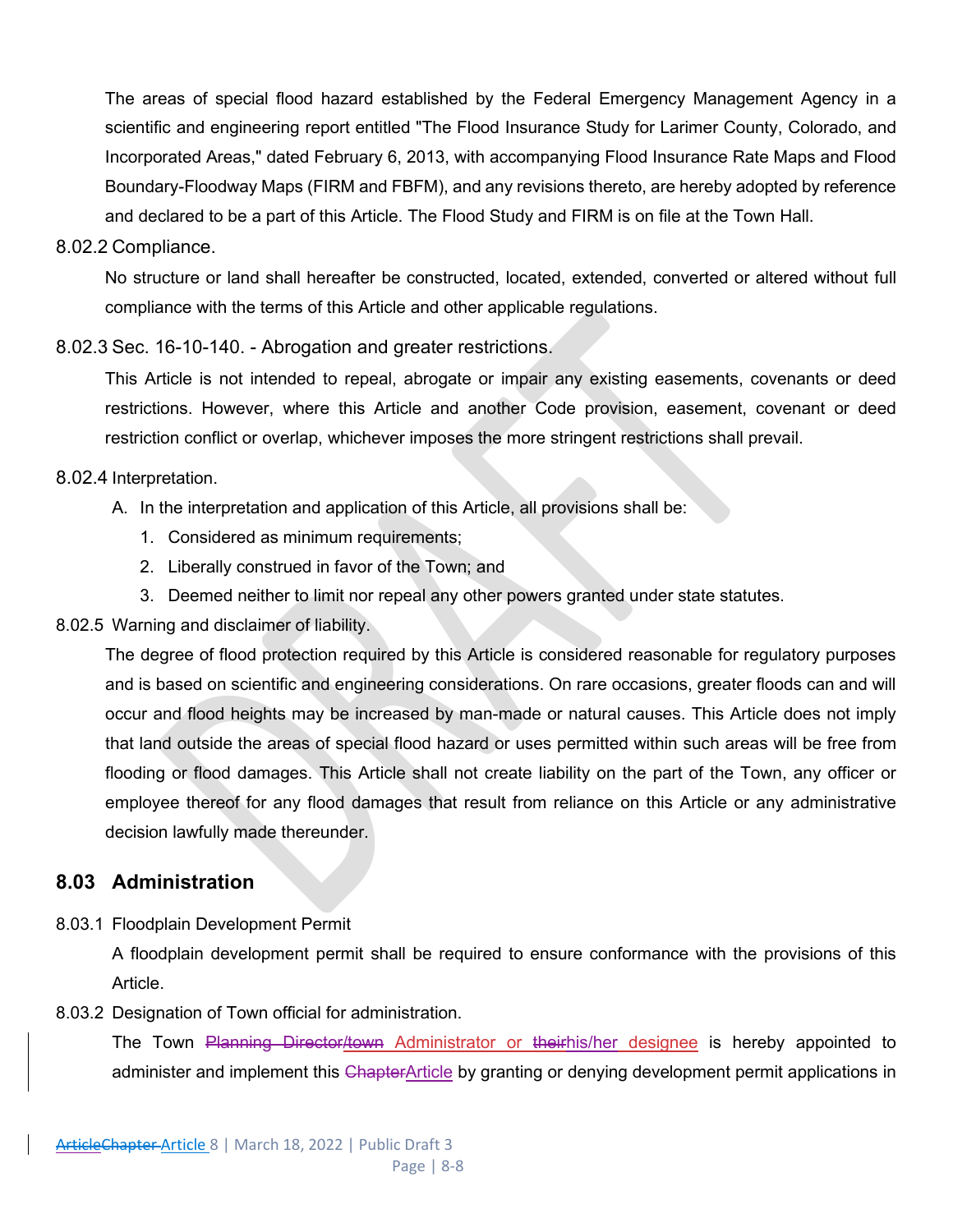accordance with its provisions and other appropriate sections of 44 C.F.R. (National Flood Insurance Program Regulations) pertaining to floodplain management.

- 8.03.3 Duties and responsibilities of Floodplain Administrator.
	- A. Duties and responsibilities of the Floodplain Administrator shall include, but not be limited to, the following:
		- 1. Maintain and hold open for public inspection all records pertaining to the provisions of this Article.
		- 2. Review, approve, or deny all required floodplain development permit applications to determine whether the proposed building site, including the placement of manufactured homes, will be reasonably safe from flooding.
		- 3. Review proposed development applications to assure that all necessary permits have been obtained from those federal state or local governmental agencies (including Section 404 of the Federal Water Pollution Control Act amendments of 1972, 33 U.S.C. § 1334) from which prior approval is required.
		- 4. Where interpretation is needed as to the exact location of the boundaries of the areas of special flood hazards (for example, where there appears to be a conflict between a mapped boundary and actual field conditions), make the necessary interpretation.
		- 5. Notify, in riverine situations, adjacent communities and the Colorado Water Conservation Board, prior to any alteration or relocation of a watercourse, and submit evidence of such notification to the Federal Emergency Management Agency.
		- 6. Assure that the flood-carrying capacity within the altered or relocated portion of any watercourse is maintained.
		- 7. When base flood elevation has not been provided in accordance with Section 46-10-1208.02.1 of this Article, obtain, review and reasonably utilize any base flood elevation data and floodway data available from a federal, state or other source, in order to administer the provisions of this ChapterArticle.
		- 8. When a regulatory floodway has not been designated, require that no new construction, substantial improvements or other development, including fill, shall be permitted within Zones A1- 30 and AE on the community's FIRM, unless it is demonstrated that the cumulative effect of the proposed development, when combined with all other existing and anticipated development, will not increase the water surface elevation of the base flood more than one-half  $(\frac{1}{2})$  foot at any point within the community.

## 8.03.4 Permit procedures.

A. The Town ClerkFloodplain Administrator shall accept applications on forms including but not limited to the following information: plans in duplicate drawn to scale showing the location, dimensions and elevation of proposed landscape alterations, existing and proposed structures, including the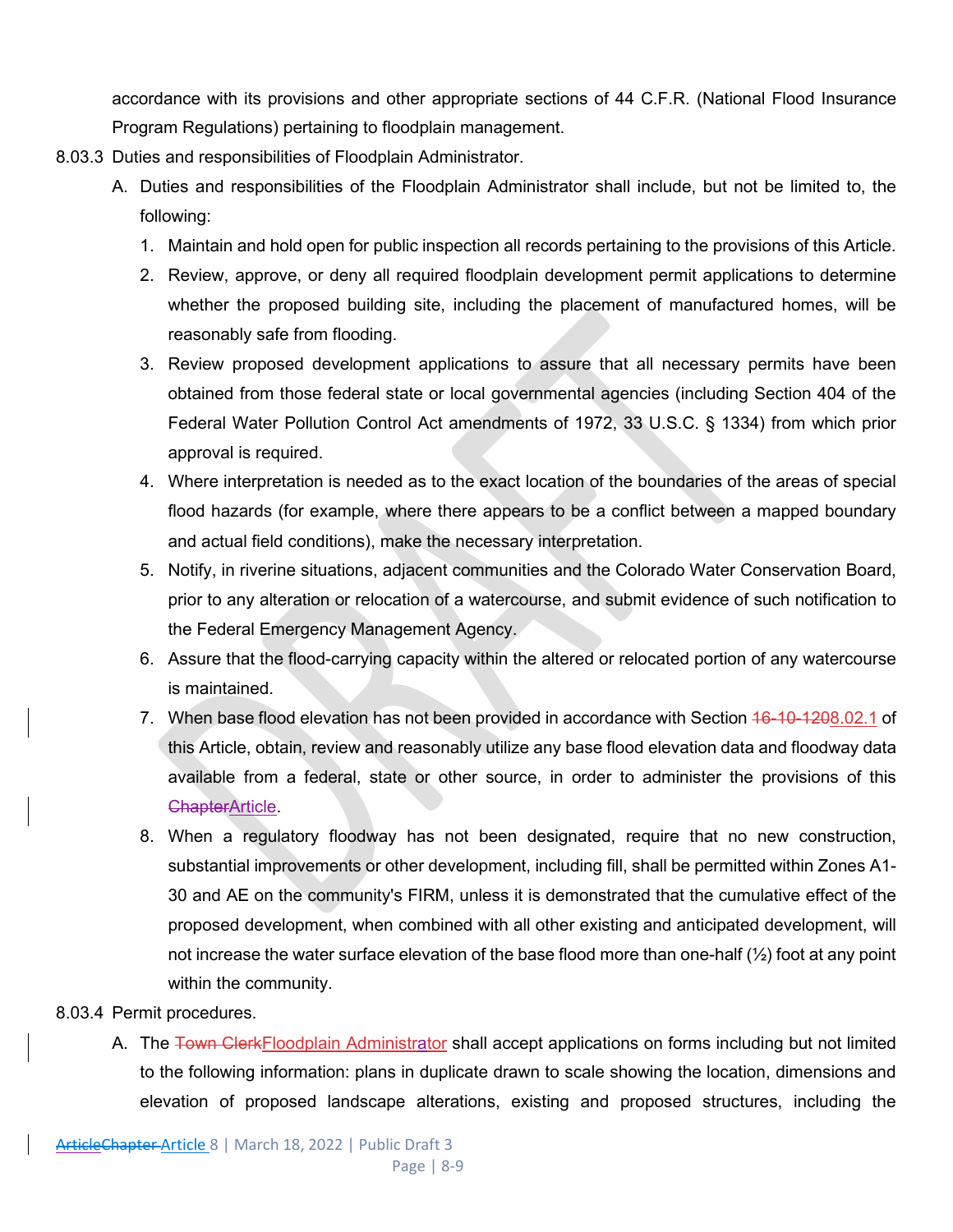placement of manufactured homes and the location of the foregoing in relation to areas of special flood hazard. Additionally, the following information is required:

- 1. Elevation (in relation to mean sea level) of the lowest floor (including basement) of all new and substantially improved structures;
- 2. Elevation in relation to mean sea level to which any nonresidential structure shall be floodproofed;
- 3. A certificate from a registered Colorado  $p$ Professional eEngineer or aArchitect that the nonresidential floodproofed structure shall meet the floodproofing criteria of Section 16-10- 12018.04.02 above;
- 4. Description of the extent to which any watercourse or natural drainage will be altered or relocated as a result of proposed development.
- B. Approval or denial of a development permit by the Town shall be based on all of the provisions of this Article and the following relevant factors:
	- 1. The danger to life and property due to flooding or erosion damage;
	- 2. The susceptibility of the proposed facility and its contents to flood damage and the effect of such damage on the individual owner;
	- 3. The danger that materials may be swept onto other lands to the injury of others;
	- 4. The compatibility of the proposed use with existing and anticipated development;
	- 5. The safety of access to the property in times of flood for ordinary and emergency vehicles;
	- 6. The costs of providing governmental services during and after flood conditions, including maintenance and repair of streets and bridges and public utilities and facilities such as sewer, gas, electrical and water systems;
	- 7. The expected heights, velocity, duration, rate of rise and sediment transport of the floodwaters and the effects of wave action, if applicable, expected at the site;
	- 8. The necessity to the facility of a waterfront location, where applicable;
	- 9. The availability of alternative locations not subject to flooding or erosion damage for the proposed use; and
	- 10. The relationship of the proposed use to the Comprehensive Plan for that area.
- C. All variances shall follow the procedures set forth in Section 2.22
	- 1. Variances shall not be issued within any designated floodway if any increase in flood levels during the base flood discharge would result.
	- 2. Variances may be issued for the repair or rehabilitation of historic structures upon a determination that the proposed repair or rehabilitation will not preclude the structure's continued designation as a historic structure and the variance is the minimum necessary to preserve the historic character and design of the structure.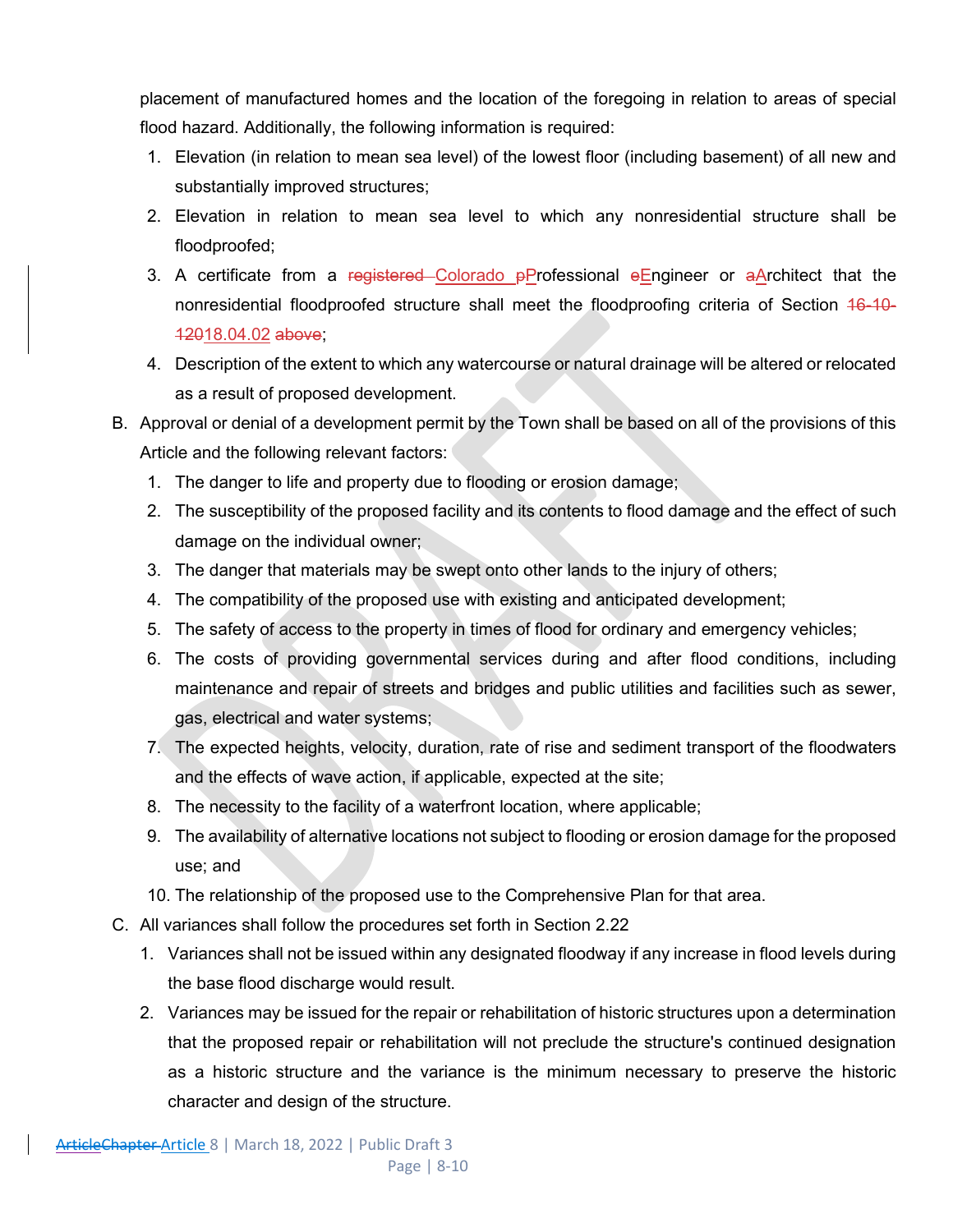- 3. Variances shall only be issued upon a determination that the variance is the minimum necessary, considering the flood hazard, to afford relief.
- 4. Variances shall only be issued upon:
	- a. Showing a good and sufficient cause;
	- a.b. A determination that failure to grant the variance would result in exceptional hardship to the applicant; and
	- **b.c.**determination that the granting of a variance will not result in increased flood heights, additional threats to public safety or extraordinary public expense, create nuisances, cause fraud on or victimization of the public, or conflict with existing local laws or ordinances.
- 5. Any applicant to whom a variance is granted shall be given written notice that the structure will be permitted to be built with the lowest floor elevation below the base flood elevation and that the cost of flood insurance will be commensurate with the increased risk resulting from the reduced lowest floor elevation.

## **8.04 Standards for Flood Hazard Reduction**

8.04.1 General standards for flood hazard reduction.

In all areas of special flood hazards, the following provisions are required for all new construction and substantial improvements:

- A. Anchoring. All new construction or substantial improvements shall be designed or modified and adequately anchored to prevent flotation, collapse or lateral movement of the structure resulting from hydrodynamic and hydrostatic loads, including the effects of buoyancy.
	- 1. All manufactured homes shall be anchored to resist floatation, collapse, or lateral movement by providing over-the-top and frame ties to ground anchors as follows:
	- 2. Over-the-top ties shall be provided at each of the four (4) corners of the manufactured home, with two (2) additional ties per side at intermediate locations, with manufactured homes less than fifty (50) feet long requiring four (4) additional ties per side;
	- 3. Frame ties shall be provided at each corner of the home with five (5) additional ties per side at intermediate points, with manufactured homes less than fifty (50) feet long requiring four (4) additional ties per side;
	- 4. All components of the anchoring system be capable of carrying a force of four thousand four hundred (4,400) pounds; and
	- 5. Any structural additions to the manufactured home shall be similarly anchored.
- B. Construction materials and methods.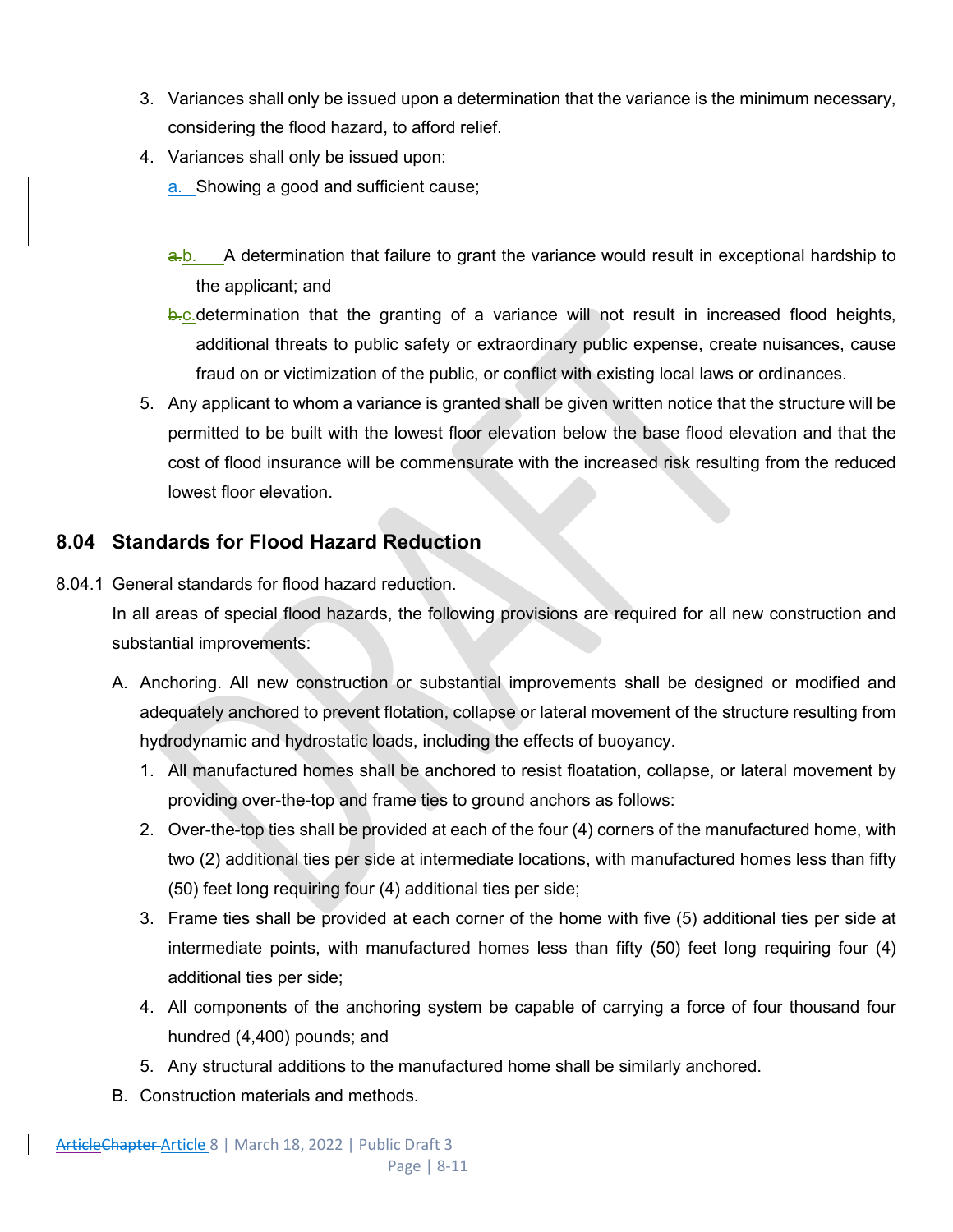- 1. All new construction or substantial improvements shall be constructed by methods and practices that minimize flood damage.
- 2. All new construction or substantial improvements shall be constructed with materials resistant to flood damage.
- 3. All new construction or substantial improvements shall be constructed with electrical, heating, ventilation, plumbing and air-conditioning equipment and other service facilities that are designed and/or located so as to prevent water from entering or accumulating within the components during conditions of flooding.
- C. Utilities.
	- 1. All new and replacement water supply systems shall be designed to minimize or eliminate infiltration of floodwaters into the systems;
	- 2. New and replacement sanitary sewage systems shall be designed to minimize or eliminate infiltration of floodwaters into the systems and discharge from the systems into floodwaters; and
	- 3. On-site waste disposal systems shall be located to avoid impairment to them or contamination from them during flooding.
- D. Subdivision proposals.
	- 1. All subdivision proposals including the placement of manufactured home parks and subdivisions shall be consistent with this Chapter Article;
	- 2. Base flood elevation data shall be generated for subdivision proposals and other proposed development including the placement of manufactured home parks and subdivisions which is greater than fifty (50) lots or five (5) acres (whichever is less) if not otherwise provided pursuant to this Section.
	- 3. All subdivision proposals including the placement of manufactured home parks and subdivisions shall have adequate drainage provided to reduce exposure to flood hazards; and
	- 4. All subdivision proposals including the placement of manufactured home parks and subdivisions shall have public utilities and facilities, such as sewer, gas, electrical and water systems, located and constructed to minimize or eliminate flood damage.
- E. Encroachments. In Zones AE and AH the cumulative effect of any proposed development, when combined with all other existing and anticipated development, shall not increase the water surface elevation of the base flood more than one-half  $(\frac{1}{2})$  foot at any point. In areas of special flood hazards, where base flood elevation data has not been provided, the cumulative effect of any proposed development, when combined with all other existing and anticipated development, shall not increase the water surface elevation of the base flood more than one half  $(1/2)$   $(4)$  foot at any point.
- 8.04.2 Specific standards for flood hazard reduction.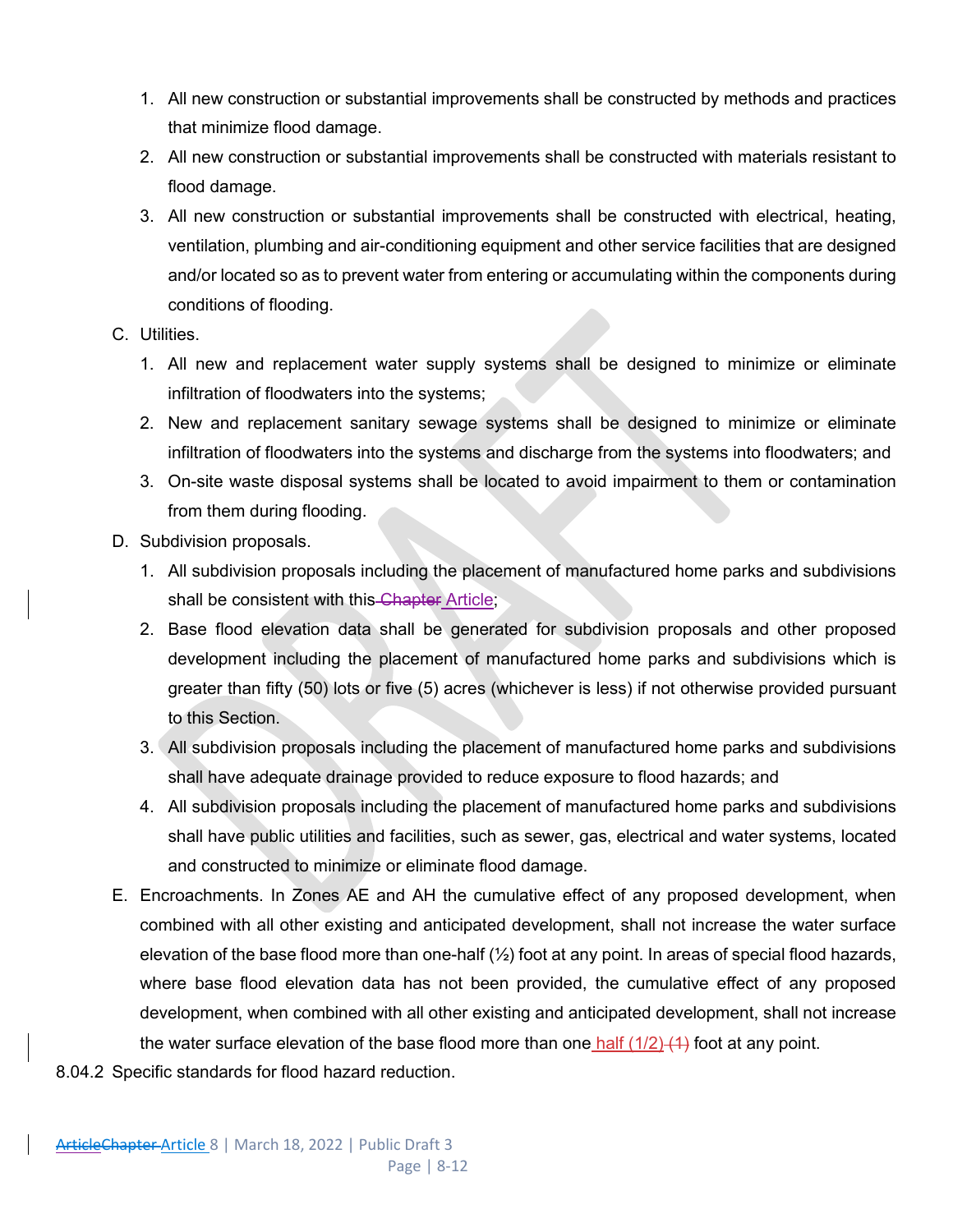- A. In all areas of special flood hazards where base flood elevation data has been provided as set forth herein, the following provisions are required:
	- 1. *Residential construction*. New construction and substantial improvement of any residential structure shall have the lowest floor (including basement), electrical, heating, ventilation, plumbing and air condition equipment and other service facilities (including ductwork) elevated a minimum of twelve (12) inches above the base flood elevation. A registered professional engineer, architect or land surveyor shall submit a certification to the Floodplain Administrator that the standard of this Subsection is satisfied.
	- 2. *Nonresidential construction*. New construction and substantial improvement of any commercial, industrial or other nonresidential structure shall either have the lowest floor (including basement) elevated a minimum of twelve (12) inches above the base flood level or, together with attendant utility and sanitary facilities, be designed so that, below the base flood level, the structure is watertight with walls substantially impermeable to the passage of water and with structural components having the capability of resisting hydrostatic and hydrodynamic loads and effects of buoyancy. A registered professional engineer or architect shall develop and/or review structural design, specifications and plans for the construction and shall certify that the design and methods of construction are in accordance with accepted standards of practice as outlined in this Subsection. A record of such certification which includes the specific elevation (in relation to mean sea level) to which such structures are floodproofed shall be maintained by the Floodplain Administrator.
	- 3. Enclosures, new construction and substantial improvements, with fully enclosed areas below the lowest floor that are usable solely for parking of vehicles, building access or storage in an area other than a basement and which are subject to flooding shall be designed to automatically equalize hydrostatic flood forces on exterior walls by allowing for the entry and exit of floodwaters. Designs for meeting this requirement must either be certified by a registered professional engineer or architect or meet or exceed the following minimum criteria:
		- a. A minimum of two (2) openings having a total net area of not less than one (1) square inch for every square foot of enclosed area subject to flooding shall be provided.
		- b. The bottom of all openings shall be no higher than one (1) foot above grade.
		- c. Openings may be equipped with screens, louvers, valves or other coverings or devices, provided that they permit the automatic entry and exit of floodwaters.
	- 4. *Manufactured homes*.
		- a. All manufactured homes to be placed within Zone A on the Town's FHBM or FIRM shall be installed using methods and practices which minimize flood damage. For the purposes of this requirement, manufactured homes must be elevated and anchored to resist flotation,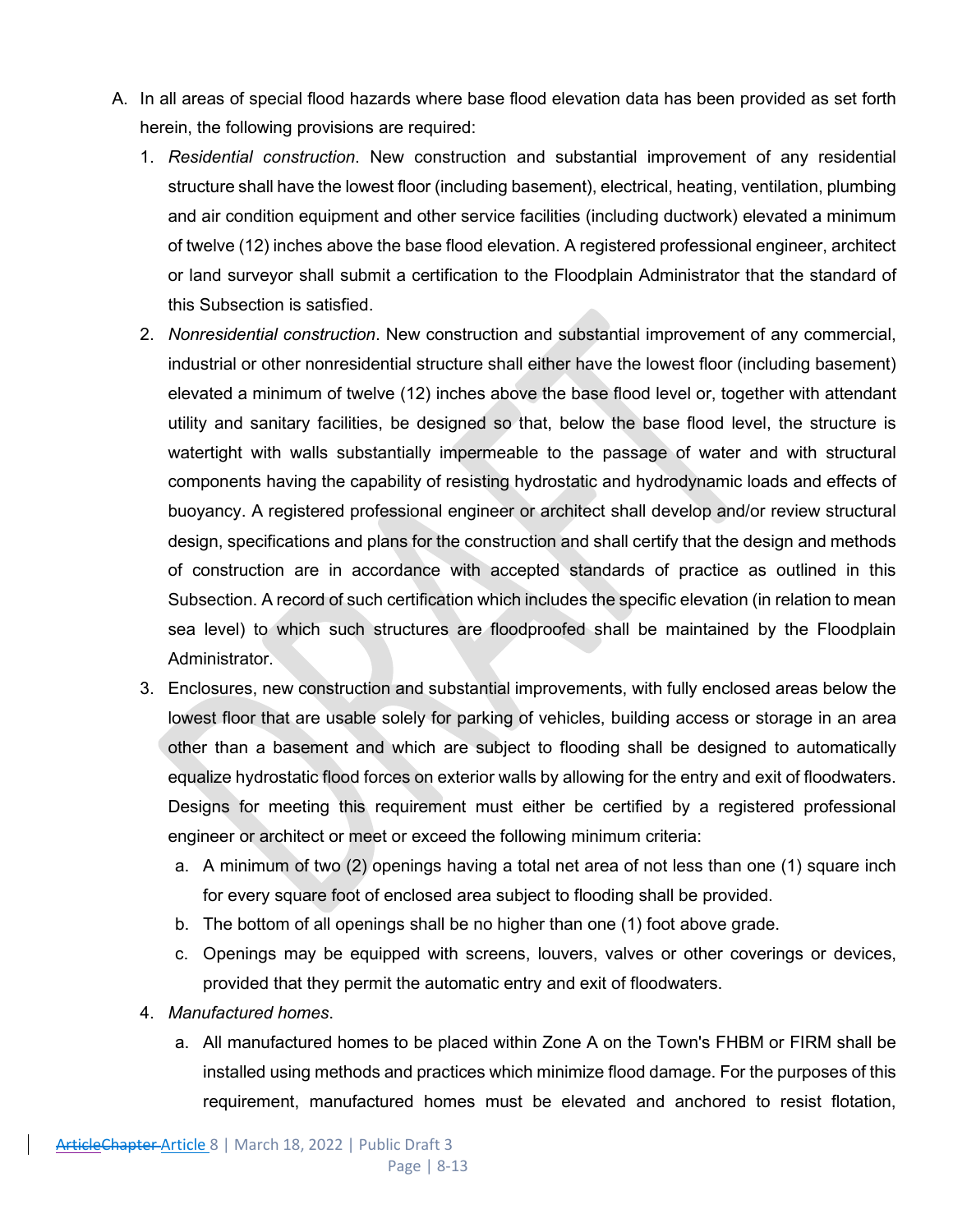collapse or lateral movement. Methods of anchoring may include, but are not limited to, use of over-the-top or frame ties to ground anchors. This requirement is in addition to applicable state and local anchoring requirements for resisting wind forces.

- b. All manufactured homes that are placed or substantially improved within Zones A1-30, AH and AE on the Town's FIRM on sites (i) outside of a manufactured home park or subdivision, (ii) in a new manufactured home park or subdivision, (iii) in an expansion to an existing manufactured home park or subdivision, or (iv) in an existing manufactured home park or subdivision on which a manufactured home has incurred substantial damage as a result of a flood, shall be elevated on a permanent foundation such that the lowest floor of the manufactured home is elevated a minimum of twelve (12) inches above the base flood elevation, and be securely anchored to an adequately anchored foundation system to resist flotation, collapse and lateral movements.
- c. Manufactured homes that are placed or substantially improved on sites in an existing manufactured home park or subdivision with Zones A1-30, AH and AE on the Town's FIRM that are not subject to the provisions of this Paragraph shall be elevated so that either:
	- i. The lowest floor of the manufactured home is a minimum of twelve (12) inches above the base flood elevation; or
	- ii. The manufactured home chassis is supported by reinforced piers or other foundation elements of at least equivalent strength that are no less than thirty-six (36) inches in height above grade and are securely anchored to an adequately anchored foundation system to resist flotation, collapse and lateral movement.
- 5. *Recreational vehicles.* Recreational vehicles that are placed on sites within Zones A1-30, AH and AE on the Town's FIRM shall either:
	- a. Be on the site for fewer than one hundred eighty (180) consecutive days;
	- b. Be fully licensed and ready for highway use; or
	- c. Meet the permit requirements of Section 46-10-2408.03.04 Permit Procedures of this Article and the elevation and anchoring requirements for manufactured homes in Paragraph (4) above. A recreational vehicle is ready for highway use if it is on its wheels or jacking system, is attached to the site only by quick-disconnect types utilities and security devices and has no permanently attached additions.
- 8.04.3 Standards for areas of shallow flooding (AO/AH Zones).
	- A. Located within the Special Flood Hazard Area are areas designated as shallow flooding. These areas have special flood hazards associated with base flood depths of one (1) to three (3) feet where a clearly defined channel does not exist and where the path of flooding is unpredictable and where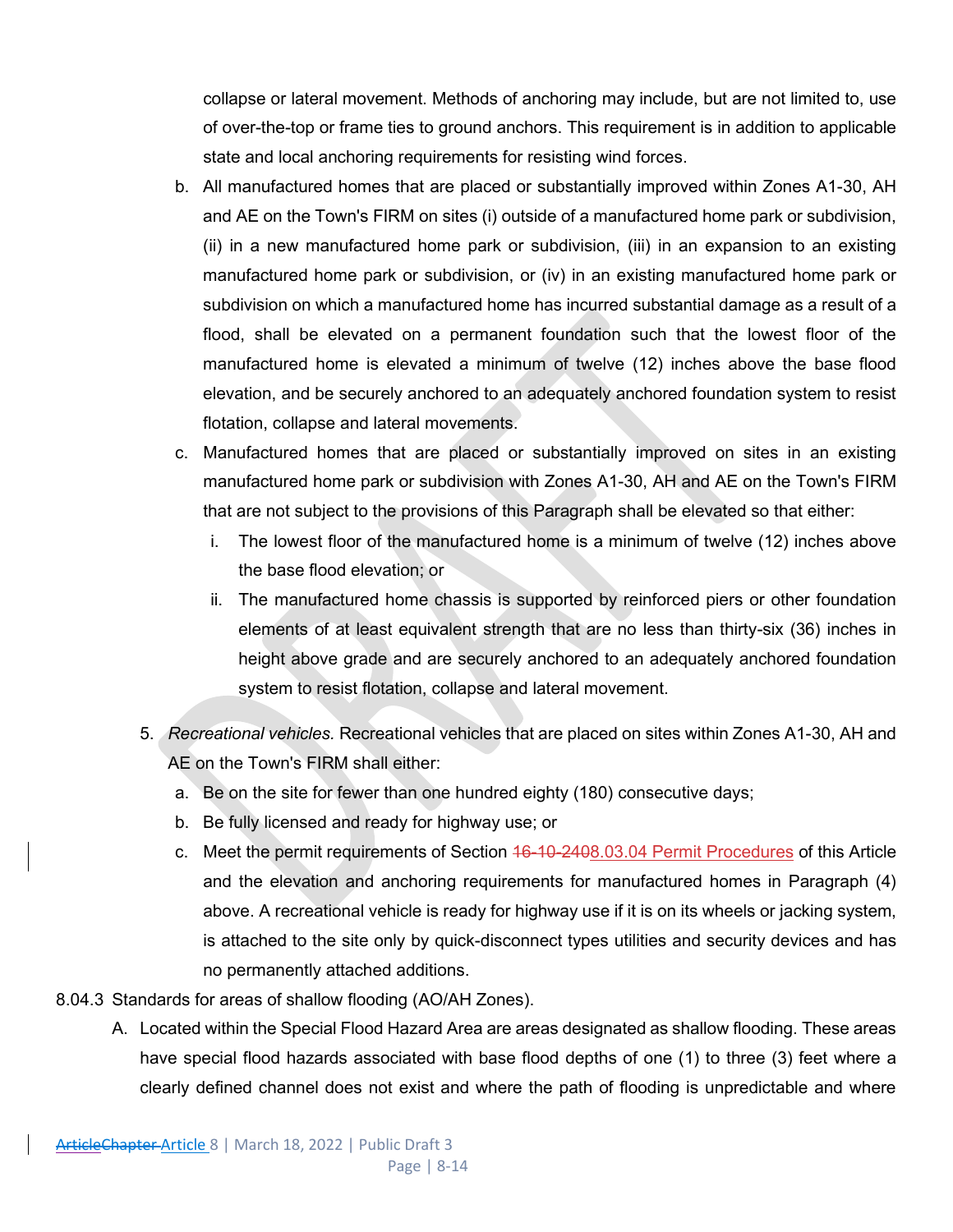velocity flow may be evident. Such flooding is characterized by ponding or sheet flow; therefore, the following provisions apply:

- 1. *Residential construction*. All new construction and Substantial Improvements of residential structures must have the lowest floor (including basement), electrical, heating, ventilation, plumbing, and air conditioning equipment and other service facilities (including ductwork), elevated above the highest adjacent grade at least one foot above the depth number specified in feet on the community's FIRM (at least three feet if no depth number is specified). Upon completion of the structure, the elevation of the lowest floor, including basement, shall be certified by a registered Colorado Professional Engineer, architect, or land surveyor. Such certification shall be submitted to the Floodplain Administrator.
- 2. *Nonresidential construction*. With the exception of critical facilities, all new construction and Substantial Improvements of non-residential structures, must have the lowest floor (including basement), electrical, heating, ventilation, plumbing, and air conditioning equipment and other service facilities (including ductwork), elevated above the highest adjacent grade at least one foot above the depth number specified in feet on the community's FIRM (at least three feet if no depth number is specified), or together with attendant utility and sanitary facilities, be designed so that the structure is watertight to at least one foot above the base flood level with walls substantially impermeable to the passage of water and with structural components having the capability of resisting hydrostatic and hydrodynamic loads of effects of buoyancy. A registered Colorado Professional Engineer or architect shall submit a certification to the Floodplain Administrator that the standards of this Section are satisfied.
- B. Within Zones AH or AO, adequate drainage paths around structures on slopes are required to guide flood waters around and away from proposed structures.
- 8.04.4 Floodways.
	- A. Floodways are administrative limits and tools used to regulate existing and future floodplain development. The State of Colorado has adopted floodway standards that are more stringent than the FEMA minimum standard (see definition). Located within special flood hazard areas are areas designated as floodways. Since the floodway is an extremely hazardous area due to the velocity of floodwaters which carry debris, potential projectiles and erosion potential, the following provisions shall apply:
		- 1. Encroachments are prohibited, including fill, new construction, substantial improvements and other development within the adopted regulatory floodway unless it has been demonstrated through hydrologic and hydraulic analyses performed by a licensed Colorado Professional Engineer and in accordance with standard engineering practice that the proposed encroachment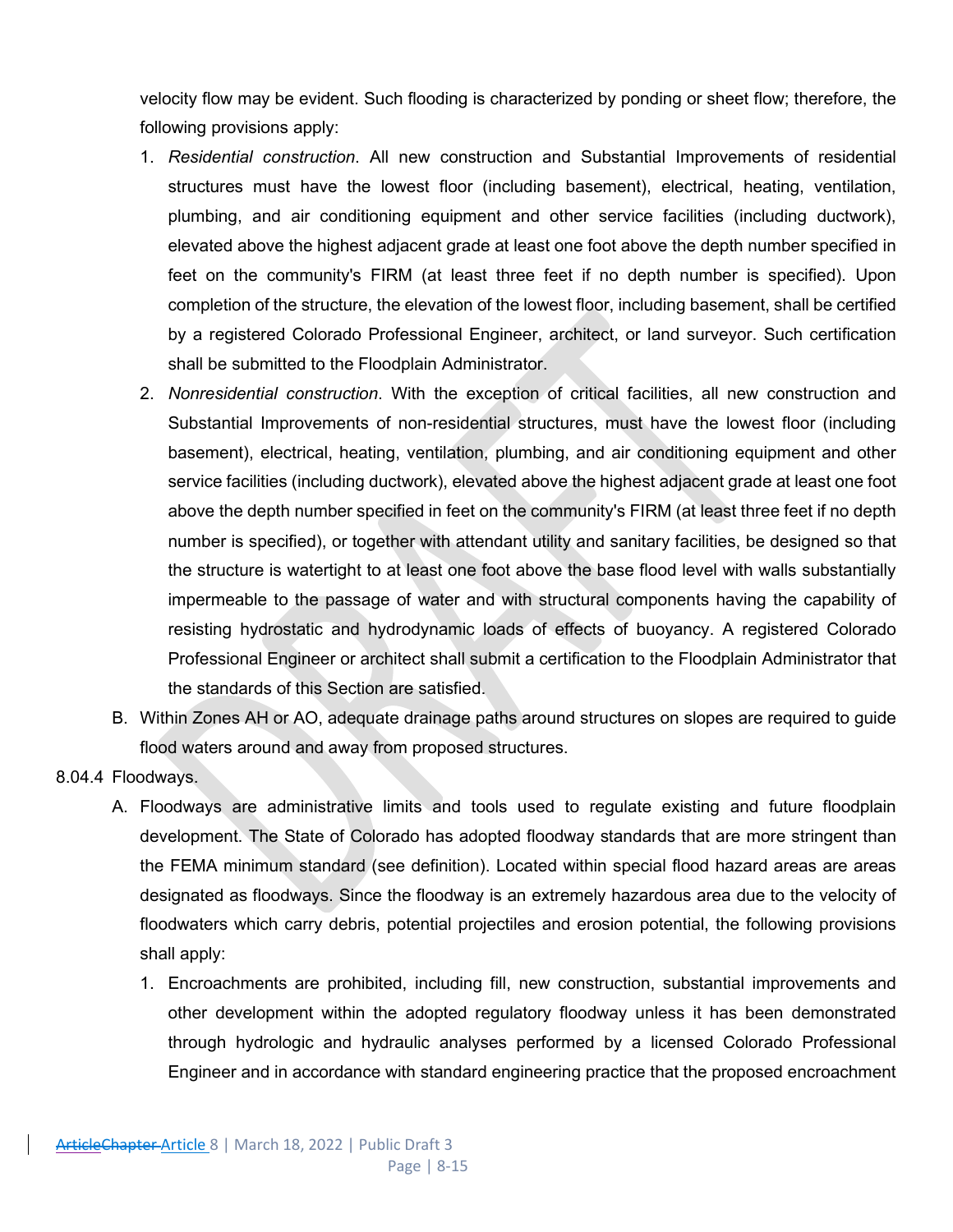would not result in any increase (requires a no-rise certification) in flood levels within the community during the occurrence of the base flood discharge.

- 2. Under the provisions of 44 CFR Chapter 1, Section 65.12, of the National Flood Insurance Regulations, a community may permit encroachments within the adopted regulatory floodway that would result in an increase in base flood elevations, provided that the community first applies for a CLOMR and floodway revision through FEMA.
- 8.04.5 Alteration of a watercourse.
	- A. For all proposed developments that alter a watercourse within a special flood hazard area, the following standards apply:
		- 1. Channelization and flow diversion projects shall appropriately consider issues of sediment transport, erosion, deposition, and channel migration and properly mitigate potential problems through the project as well as upstream and downstream of any improvement activity. A detailed analysis of sediment transport and overall channel stability should be considered, when appropriate, to assist in determining the most appropriate design.
		- 2. Channelization and flow diversion projects shall evaluate the residual 100-year floodplain.
		- 3. Any channelization or other stream alteration activity proposed by a project proponent must be evaluated for its impact on the regulatory floodplain and be in compliance with all applicable Federal, State and local floodplain rules, regulations and ordinances.
		- 4. Any stream alteration activity shall be designed and sealed by a registered Colorado Professional Engineer or Certified Professional Hydrologist.
		- 5. All activities within the regulatory floodplain shall meet all applicable Federal, State and Town floodplain requirements and regulations.
		- 6. Within the regulatory floodway, stream alteration activities shall not be constructed unless the project proponent demonstrates through a floodway analysis and report, sealed by a registered Colorado Professional Engineer, that there is not more than a 0.00-foot rise in the proposed conditions compared to existing conditions floodway resulting from the project, otherwise known as a no-rise certification, unless the community first applies for a CLOMR and floodway revision.
		- 7. Maintenance shall be required for any altered or relocated portions of watercourses so that the flood-carrying capacity is not diminished.
- 8.04.6 Properties removed from the floodplain by fill.
	- A. A floodplain development permit shall not be issued for the construction of a new structure or addition to an existing structure on a property removed from the floodplain by the issuance of a FEMA Letter of Map Revision Based on Fill (LOMR-F), unless such new structure or addition complies with the following: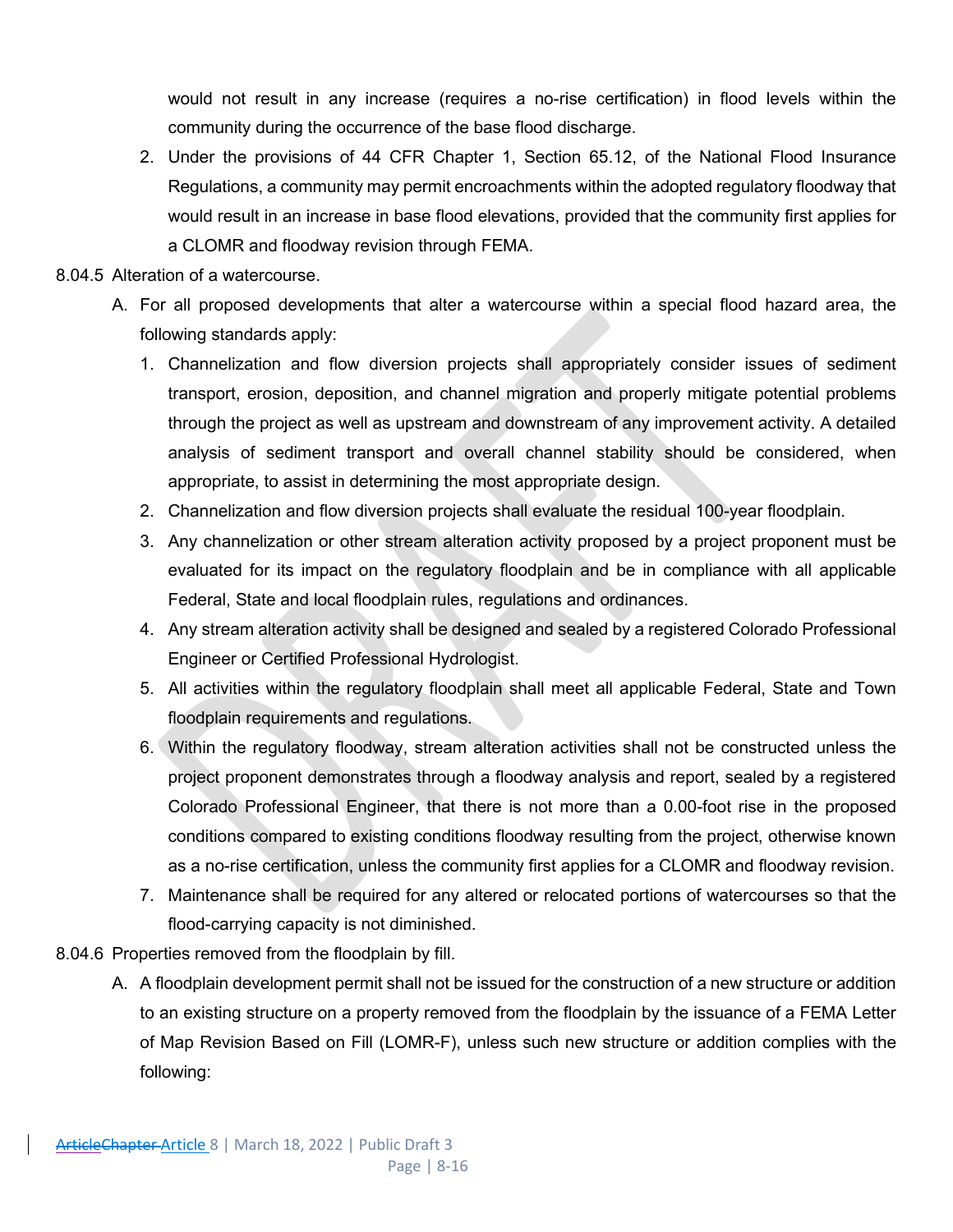- 1. *Residential construction*. The lowest floor (including basement), electrical, heating, ventilation, plumbing, and air conditioning equipment and other service facilities (including ductwork), must be elevated to one foot above the base flood elevation that existed prior to the placement of fill.
- 2. *Nonresidential construction*. The lowest floor (including basement), electrical, heating, ventilation, plumbing, and air conditioning equipment and other service facilities (including ductwork), must be elevated to one foot above the base flood elevation that existed prior to the placement of fill, or together with attendant utility and sanitary facilities be designed so that the structure or addition is watertight to at least one foot above the base flood level that existed prior to the placement of fill with walls substantially impermeable to the passage of water and with structural components having the capability of resisting hydrostatic and hydrodynamic loads of effects of buoyancy.
- 8.04.7 Standards for critical facilities.
	- A. A critical facility is a structure or related infrastructure, but not the land on which it is situated, as specified in Rule 6 of the Rules and Regulations for Regulatory Floodplains in Colorado, that if flooded may result in significant hazards to public health and safety or interrupt essential services and operations for the community at any time before, during and after a flood.
	- B. Classification of critical facilities. It is the responsibility of the Town Board of Trustees to identify and confirm that specific structures in their community meet the following criteria:
	- C. Critical facilities are classified under the following categories: (a) essential services; (b) hazardous materials; (c) at-risk populations; and (d) vital to restoring normal services.
	- D. Essential services facilities include:
		- 1. Public safety (police stations, fire and rescue stations, emergency vehicle and equipment storage, and, emergency operation centers);
		- 2. Emergency medical (hospitals, ambulance service centers, urgent care centers having emergency treatment functions, and non-ambulatory surgical structures but excluding clinics, doctors' offices, and non-urgent care medical structures that do not provide these functions);
		- 3. Designated emergency shelters;
		- 4. Communications (main hubs for telephone, broadcasting equipment for cable systems, satellite dish systems, cellular systems, television, radio, and other emergency warning systems, but excluding towers, poles, lines, cables, and conduits);
		- 5. Public utility plant facilities for generation and distribution (hubs, treatment plants, substations and pumping stations for water, power and gas, but not including towers, poles, power lines, buried pipelines, transmission lines, distribution lines, and service lines); and
		- 6. Air transportation lifelines (airports (municipal and larger), helicopter pads and structures serving emergency functions, and associated infrastructure (aviation control towers, air traffic control centers, and emergency equipment aircraft hangars).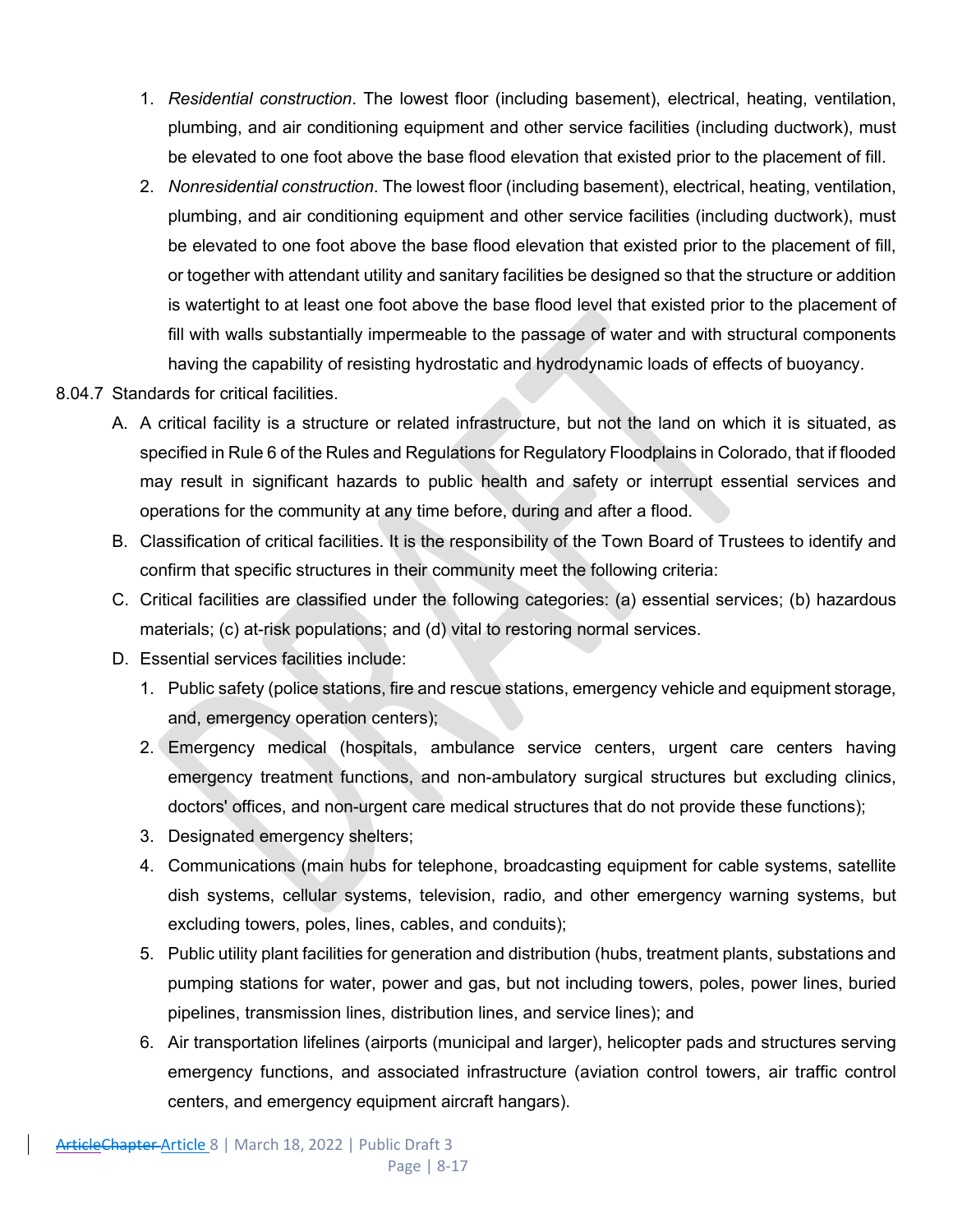- E. Specific exemptions to this category include wastewater treatment plants (WWTP), non-potable water treatment and distribution systems, and hydroelectric power generating plants and related appurtenances.
- F. Public utility plant facilities may be exempted if it can be demonstrated to the satisfaction of the Town Board of Trustees that the facility is an element of a redundant system for which service will not be interrupted during a flood. At a minimum, it shall be demonstrated that redundant facilities are available (either owned by the same utility or available through an intergovernmental agreement or other contract) and connected, the alternative facilities are either located outside of the 100-year floodplain or are compliant with the provisions of this Article, and an operations plan is in effect that states how redundant systems will provide service to the affected area in the event of a flood. Evidence of ongoing redundancy shall be provided to the Town Board of Trustees on an as-needed basis upon request.
- G. Hazardous materials facilities are comprised of facilities that produce or store highly volatile, flammable, explosive, toxic and/or water-reactive materials and may include:
	- 1. Chemical and pharmaceutical plants (chemical plant, pharmaceutical manufacturing);
	- 2. Laboratories containing highly volatile, flammable, explosive, toxic and/or water-reactive materials;
	- 3. Refineries;
	- 4. Hazardous waste storage and disposal sites; and
	- 5. Above ground gasoline or propane storage or sales centers.
- H. Facilities shall be determined to be critical facilities if they produce or store materials in excess of threshold limits. If the owner of a facility is required by the Occupational Safety and Health Administration (OSHA) to keep a Material Safety Data Sheet (MSDS) on file for any chemicals stored or used in the work place, and the chemical(s) is stored in quantities equal to or greater than the threshold planning quantity (TPQ) for that chemical, then that facility shall be considered to be a Critical Facility. The TPQ for these chemicals is: either five hundred (500) pounds or the TPQ listed (whichever is lower) for the three hundred fifty-six (356) chemicals listed under 40 C.F.R. § 302 (2010), also known as Extremely Hazardous Substances (EHS); or 10,000 pounds for any other chemical. This threshold is consistent with the requirements for reportable chemicals established by the Colorado Department of Health and Environment. OSHA requirements for MSDS can be found in 29 C.F.R. § 1910 (2010). The Environmental Protection Agency (EPA) regulation "Designation, Reportable Quantities, and Notification," 40 C.F.R. § 302 (2010) and OSHA regulation "Occupational Safety and Health Standards," 29 C.F.R. § 1910 (2010) are incorporated herein by reference and include the regulations in existence at the time of the promulgation this ordinance, but exclude later amendments to or editions of the regulations.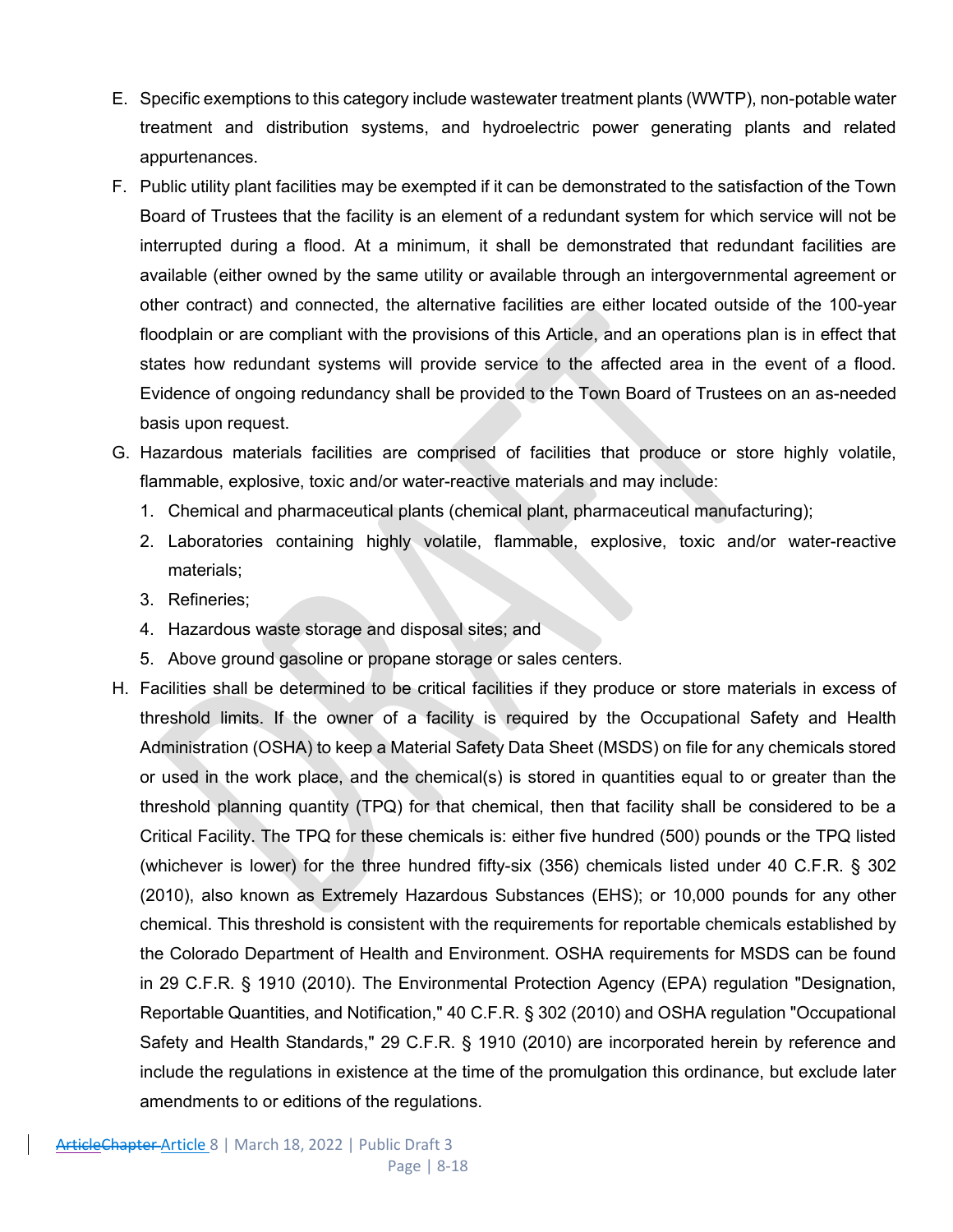- I. Specific exemptions to this category include:
	- 1. Finished consumer products within retail centers and households containing hazardous materials intended for household use, and agricultural products intended for agricultural use.
	- 2. Buildings and other structures containing hazardous materials for which it can be demonstrated to the satisfaction of the local authority having jurisdiction by hazard assessment and certification by a qualified professional (as determined by the local jurisdiction having land use authority) that a release of the subject hazardous material does not pose a major threat to the public.
	- 3. Pharmaceutical sales, use, storage, and distribution centers that do not manufacture pharmaceutical products.
- J. These exemptions shall not apply to buildings or other structures that also function as critical facilities under another category outlined in this Article.
	- 1. At-risk population facilities include medical care, congregate care, and schools. These facilities consist of:
		- a. Elder care (nursing homes);
		- b. Congregate care serving twelve (12) or more individuals (day care and assisted living);
		- c. Public and private schools (pre-schools, K-12 schools), before-school and after-school care serving twelve (12) or more children);
	- 2. Facilities vital to restoring normal services including government operations. These facilities consist of:
		- a. Essential government operations (public records, courts, jails, building permitting and inspection services, community administration and management, maintenance and equipment centers);
		- b. Essential structures for public colleges and universities (dormitories, offices, and classrooms only).
- K. These facilities may be exempted if it is demonstrated to the Town Board of Trustees that the facility is an element of a redundant system for which service will not be interrupted during a flood. At a minimum, it shall be demonstrated that redundant facilities are available (either owned by the same entity or available through an intergovernmental agreement or other contract), the alternative facilities are either located outside of the 100-year floodplain or are compliant with this ordinance, and an operations plan is in effect that states how redundant facilities will provide service to the affected area in the event of a flood. Evidence of ongoing redundancy shall be provided to the Town Board of Trustees on an as-needed basis upon request.
- L. *Protection of critical facilities*. All new and substantially improved critical facilities and new additions to critical facilities located within the special flood hazard area shall be regulated to a higher standard